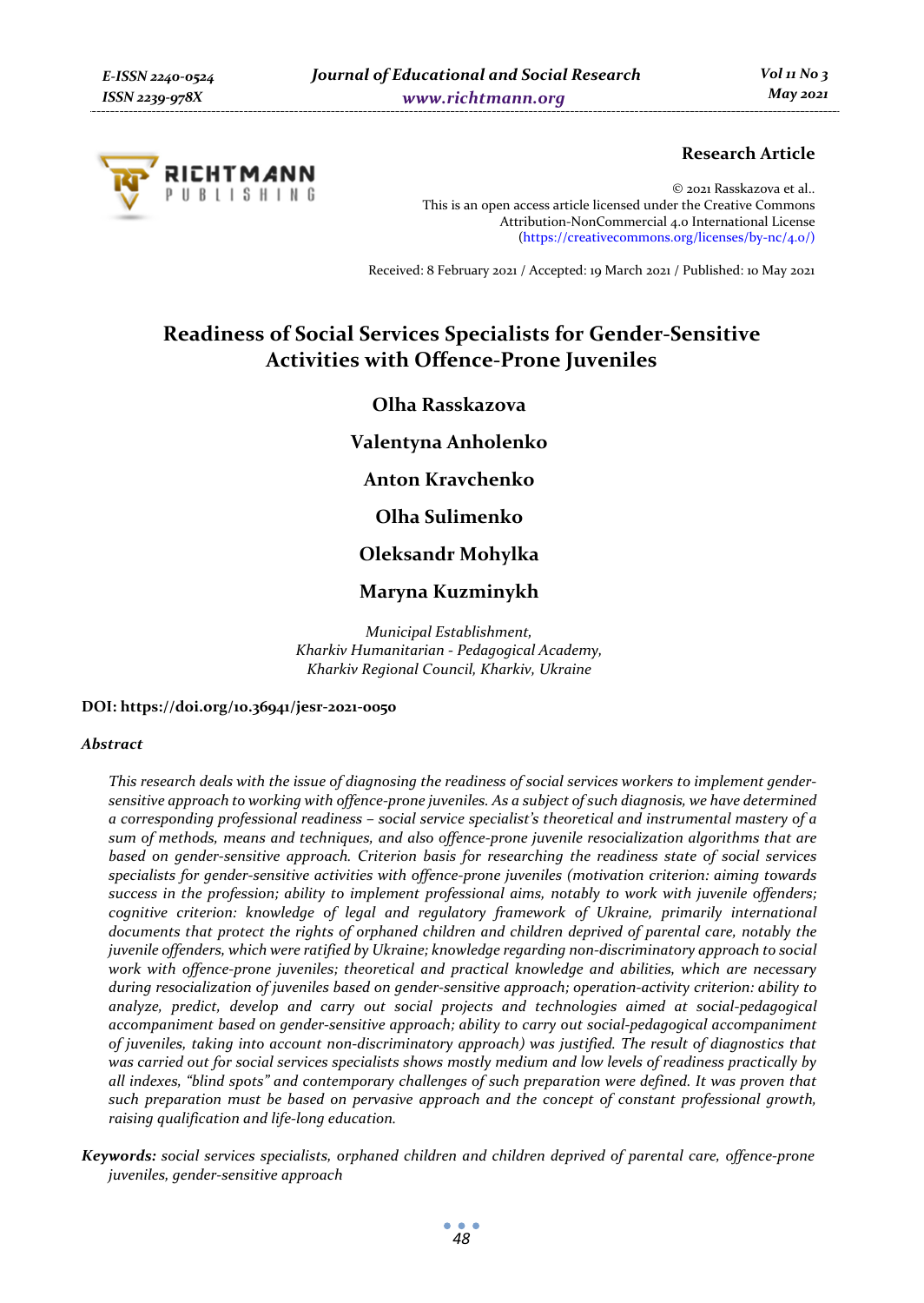#### **1. Introduction**

Today, under conditions of Ukraine overcoming the social and economic consequences of a military conflict, and the spread of COVID-19, the number of orphaned children and children deprived of parental care has increased significantly (according to data of the Ministry of Social Policy of Ukraine, 70 491 are recorded as orphaned children or children deprived of parental care). Social work is primarily understood as praxis-oriented field of knowledge, which is aimed at providing social assistance and support to children that belong to the "social risk" group – a population category that is most prone to display delinquent and criminal behavior, – orphaned children and children deprived of parental care, notably juveniles that are prone to offence. The need to provide offence-prone juveniles with highquality social services that promote their return to life in society translates into the necessity to change the work of social service workers. These changes are determined primarily by affirmation of new social life priorities that are connected to precedence of integrating marginalized segments of population into social microenvironment, actualizing social-pedagogical influence of community on the person.

New demands for the social services specialist that connected to the necessity to reload the "offenceprone juvenile – specialist – community" system arose as a result of reforming the regulatory and legal base of Ukraine, which has made a sizeable contribution regarding non-discrimination and taking into account gender features while working with offence-prone juveniles, among which are orphaned children and children deprived of parental care. Notably, certain legislations were introduced, such as Laws of Ukraine "On enforcing equality of rights and opportunities for women and men" and "On foundations for preventing and counteracting discrimination in Ukraine" etc.; Orders and Ordinances of the Cabinet of Ministers of Ukraine "Issues of carrying out gender law expertise", "On approving State Social Program "Enforcing equality of rights and opportunities for women and men for a period up to 2021"", "On approving the plan of action for implementing National Strategy in the field of human rights" etc.; Decrees of the President of Ukraine "On approving the National Strategy in the human rights field" and "On some issues of enforcing the rights and lawful interests of orphaned children, children deprived of parental care, development and support of familial forms of child upbringing"; international regulatory legal acts "Gender equality strategy of the Council of Europe for 2018-2023", "European Convention for Protection of Human Rights and Fundamental Freedoms", which were ratified by Ukraine, etc.

Social work with orphaned children and children deprived of parental care, notably those that are prone to offence, is understood as accompaniment of a child while taking into account their gender features, providing them with necessary social and psychological assistance by a specialist with a large wealth of knowledge, abilities and skills, and special work technologies that are based on gendersensitive approach, which not only help in uncovering internal and external offence motives, but also ensure correction of juveniles' behavior. Sensitivity is the ability to see, feel, differentiate, recognize existing gender and other differences of children, the presence of discrimination in society, primarily based on sex (gender sensitivity), as well as other traits, displays of inequality, and to take these aspects into account in pedagogical actions and strategies. Gender-sensitive work with children must demonstrate to juveniles that there is no difference in relation to boys and girls, to children of different ethnicities, disabled children, different affluence etc. This is the only way for a specialist to demonstrate the value of every child, their identity, distinctiveness and respect to their dissimilarities.

The necessity to solve the issues of overcoming offence by juveniles, notably orphaned children and children deprived of parental care, insufficient exploration of this issue in Ukrainian social pedagogy and social work, as well as the need to implement gender-sensitive approach into the work of social services specialists have defined the relevance of the study and conditioned the **aim** of the study: to develop the criterion basis and evaluate the existing level of readiness of social services specialists for gender-sensitive activities with offence-prone juveniles.

## **2. Literature Review**

It is necessary to highlight among the latest scientific explorations regarding gender-sensitive activities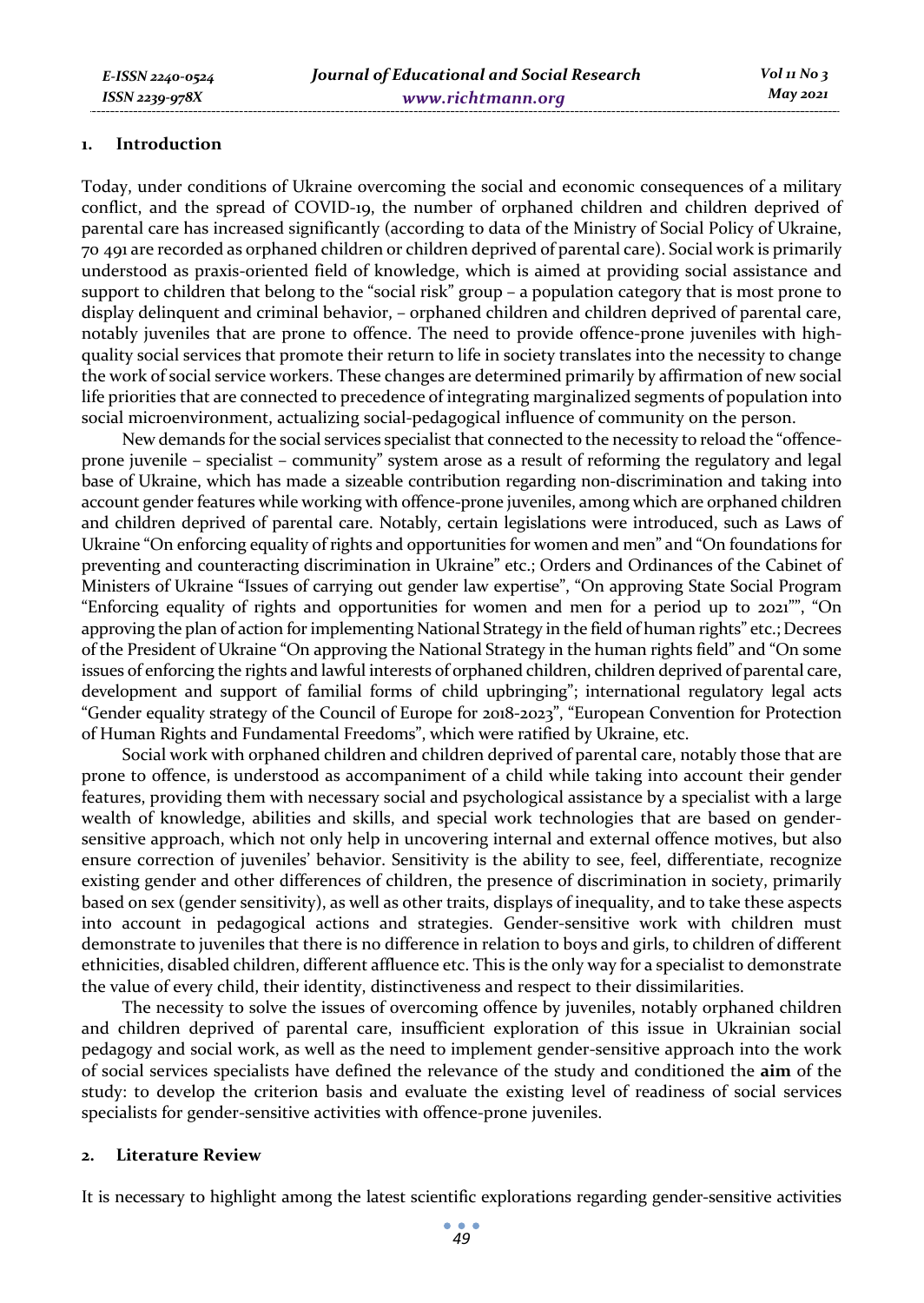*E-ISSN 2240-0524 ISSN 2239-978X*

with offence-prone children the works of V. Anholenko, O. Rasskazova, N. Tarasenko, I. Tsybulina, which reveal interdisciplinary approach to the matter under consideration. V. Anholenko pinpointed the issue of preparing future social field specialists (PhD thesis "Preparation of future works of social sphere for the implementation of socio-pedagogical support of minors released from serving a sentence with probation") (Anholenko, 2018) by developing her own scientific diagnostics methodology for readiness of future social field specialists to carry out social-pedagogical accompaniment of juveniles, taking into account gender features, defining criteria and indexes. Researcher O. Rasskazova has presented sociality as societal phenomenon, which is characterized by certain properties (cultural and historical determinism, objectivity, generality, functionality, duality, subjectness, orientation towards other, dynamism). She defined sociality from social-pedagogical positions as an integrated result of the process of person's social education, within the structure of which cognitive, value, emotion, personality and activity-behavior components combine. She also noted that the development of juvenile's sociality is the process of directed, consistent positive change of child's personality, their development of an ability to socially interact, which occurs in a certain social development situation (internal and external) (Rasskazova, 2014). Scientist N. Tarasenko has developed a complex of social street work means for formation of teenager's healthy lifestyle, which a social service specialist may use while working with offence-prone juveniles. This complex is viewed as a sum of forms, techniques and methods of organizing and carrying out leisure activities under conditions of microenvironment, which are maximally directed at transmitting life standards that are aimed at preserving person's health to teenagers, taking into account gender-sensitive approach (Tarasenko, 2013). I. Tsybulina had analyzed conceptual approaches of foreign and Ukrainian sciences to the core and mechanisms of implementing state policies into the process of enforcing the rights of children, notably orphaned children and children deprived of parental care, and explicitly offence-prone juveniles. She improved structure-function approach to rationalizing the structure of social services bodies regarding gender-sensitive activities with offence-prone juveniles, which will increase the efficiency of their activities (Tsybulina, 2006).

## **3. Materials and Research Methods**

Evaluation of social services specialists' readiness to gender-sensitive activities with offence-prone juveniles is only possible upon developing and implementing the toolkit to diagnose the actual level of such readiness to use gender-sensitive approach in one's work. For this a criterion basis was developed, qualitative and quantitative composition of participants was ascertained, and research methodology was determined. A sampled number of 205 respondents was selected, among them: first group – 105 master's students of Municipal Establishment "Kharkiv Humanitarian-Pedagogical Academy" of the Kharkiv Regional Council, "Luhansk Taras Shevchenko National University" (Starobilsk), Pavlo Tychyna Uman State Pedagogical University and Sumy State Pedagogical University named after A.S. Makarenko; second group – 100 people – among which 32 moderators of innovative pilot project "Open gender university" (workers of North-Eastern Interregional Authority for executing criminal sentences and probation of the Ministry of Justice, teachers of department of social work and social pedagogy of the Municipal Establishment "Kharkiv Humanitarian-Pedagogical Academy" of the Kharkiv Regional Council and experts from Gender Culture Center), 61 specialist of the Department of Children Safeguarding Teams of the Kharkiv City Council and 7 specialists of the "Kompas" Day-Care Centre of the Kharkiv Charity Fund "Blaho".

In order to evaluate the social services specialists' levels of readiness for gender-sensitive activities with offence-prone juveniles, the following research *methods* were used: pedagogical observation, juxtaposition, generalization, conversation, survey, questioning; grading; documentation study and analysis (curricula, degree courses); expert evaluation. The issues that we were concerned with during the study were assembled in the "Methodology for diagnosing the social services specialists' level of readiness to work with juvenile offenders based on gender-sensitive approach" questionnaire; quantitative and qualitative analysis of the study results – to generalize data, mathematical statistics methods, notably Student's t-test; Pearson's chi-square test and correlation analysis – to determine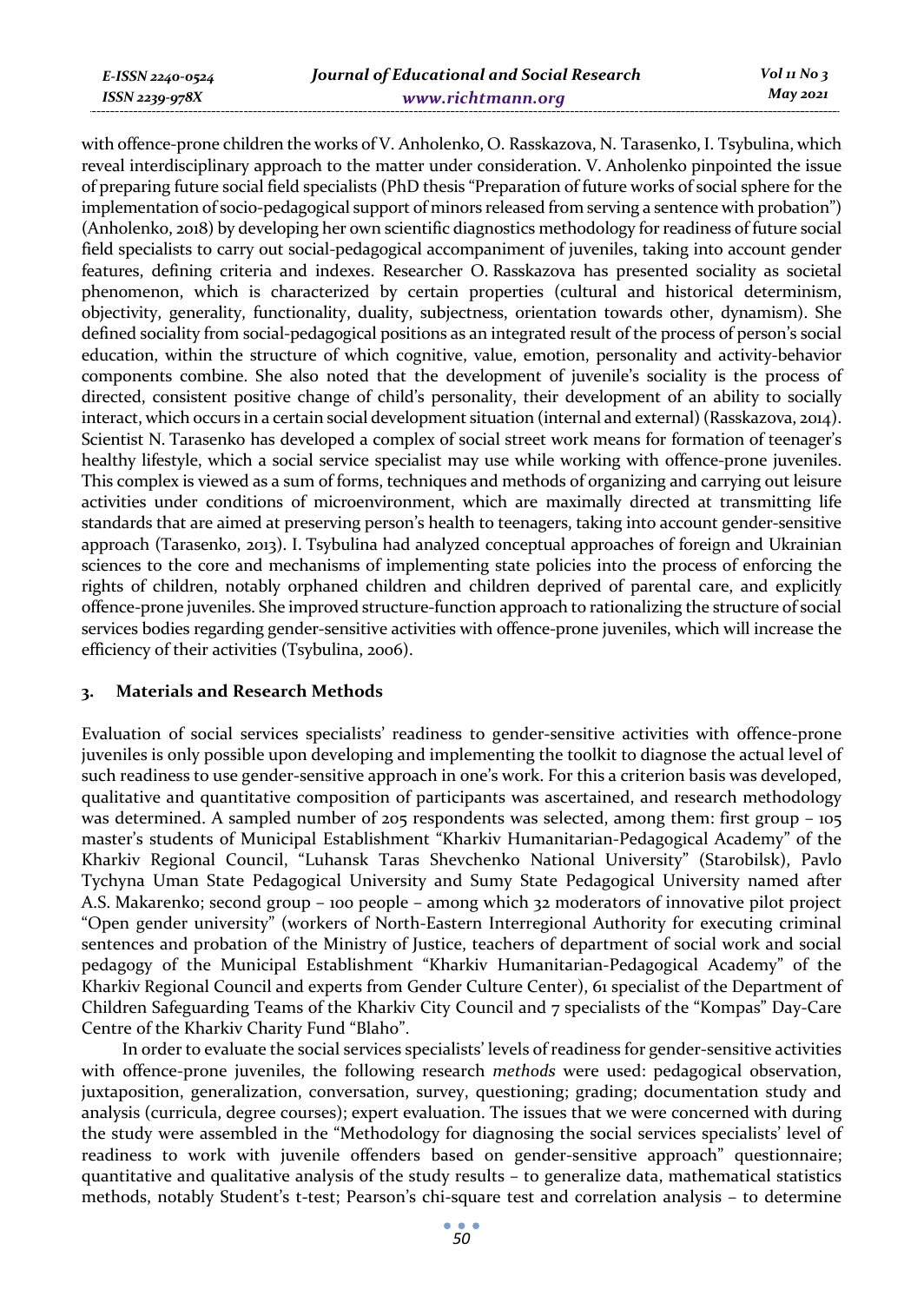*ISSN 2239-978X*

*E-ISSN 2240-0524* 

statistical significance of obtained results.

During the study we were basing our actions upon the following criteria of diagnosing the social services specialists' readiness to gender-sensitive activities with offence-prone juveniles.

*Motivation* criterion allows to objectively determine the level of comprehension of the professional life aims by a person. It is realized thanks to development of personal professional qualities and individuality, introduction to values, developing motives and sense of the entire organized model of social work with offence-prone juveniles based on gender-sensitive approach. An orientation of social service specialist towards ideals accepted in this profession takes place, as well as realization of societal significance of the profession and reasonable self-evaluation of the necessary professionally important qualities of a specialist by the social worker, notably to work with offence-prone juveniles. According to this criterion, the social service specialist takes up and supports ideals, aims and values of the profession, which greatly influences the quality of work that they perform. Motivation criterion of social service specialist's readiness to work with offence-prone juveniles based on gender-sensitive approach forms their position regarding professional activities and their place in it.

The indexes of this criterion are active, emotional approach to work; interest in profession; positive motivation to forming skills to use knowledge in real professional activities; desire to carry out creative self-development; the need to solve specific professional tasks, notably to work with juvenile offenders. This criterion is characterized by the fact that the actions of social service specialist are civilly and socially-professionally directed. They are characterized by a high degree of self-reliance, insistency, concentration on profession. They display sincere interest and positive disposition to things that are connected to the professional activities, want self-development and self-improvement, actively partake in professionally significant matters (constantly improve professional skills using informal education).

The following criterion is *cognitive*, which includes a sum of professionally-significant knowledge, which constitute a basis of social work with offence-prone juveniles: specificity of social work with orphaned children and children deprived of parental care, notably offence-prone juveniles, and their surroundings; non-discriminatory approach in social work of the designated category; characteristics of technologies and methods of social work with a juvenile offender, taking into account their gender features; means of carrying out resocialization programs, renewal practices etc. based of gendersensitive approach.

The other criterion – the *operation-activity* criterion, includes the system of interconnected professional actions (analytical, project, manufacturing-technological, organization-management, communicative, self-improvement, etc.). Certain requirements for professional actions of a social service specialist are presented as requirements of social-education work with orphaned children and children deprived of parental care, notably offence-prone juveniles, because the specialist must carry out: social-technical, research, organization-management and social-project activities based on gender-sensitive approach, notably while working with offence-prone juveniles (Table 1).

**Table 1:** Criteria and levels of social service specialists' readiness for gender-sensitive activities with offence-prone juveniles

| Criterion | Indexes                                                                                                           |
|-----------|-------------------------------------------------------------------------------------------------------------------|
| Cognitive | - knowledge of regulatory and legal base of Ukraine, and notably international documents that protect             |
|           | the rights of orphaned children and children deprived of parental care, notably juvenile offenders;               |
|           | - knowledge of non-discriminatory approach in social work with offence-prone juveniles;                           |
|           | - theoretical and practical knowledge and skills, required in the process of resocializing juveniles              |
|           | based on gender-sensitive approach.                                                                               |
|           | Operation- - ability to analyze, predict, develop and carry out social projects and technologies aimed at social- |
| activity  | pedagogical accompaniment based on gender-sensitive approach;                                                     |
|           | - ability to carry out social-pedagogical accompaniment of juveniles, taking into account non-                    |
|           | discriminatory approach.                                                                                          |
|           | Motivation - aiming towards success in profession;                                                                |
|           | - ability to achieve professional goals, notably when working with juvenile offenders.                            |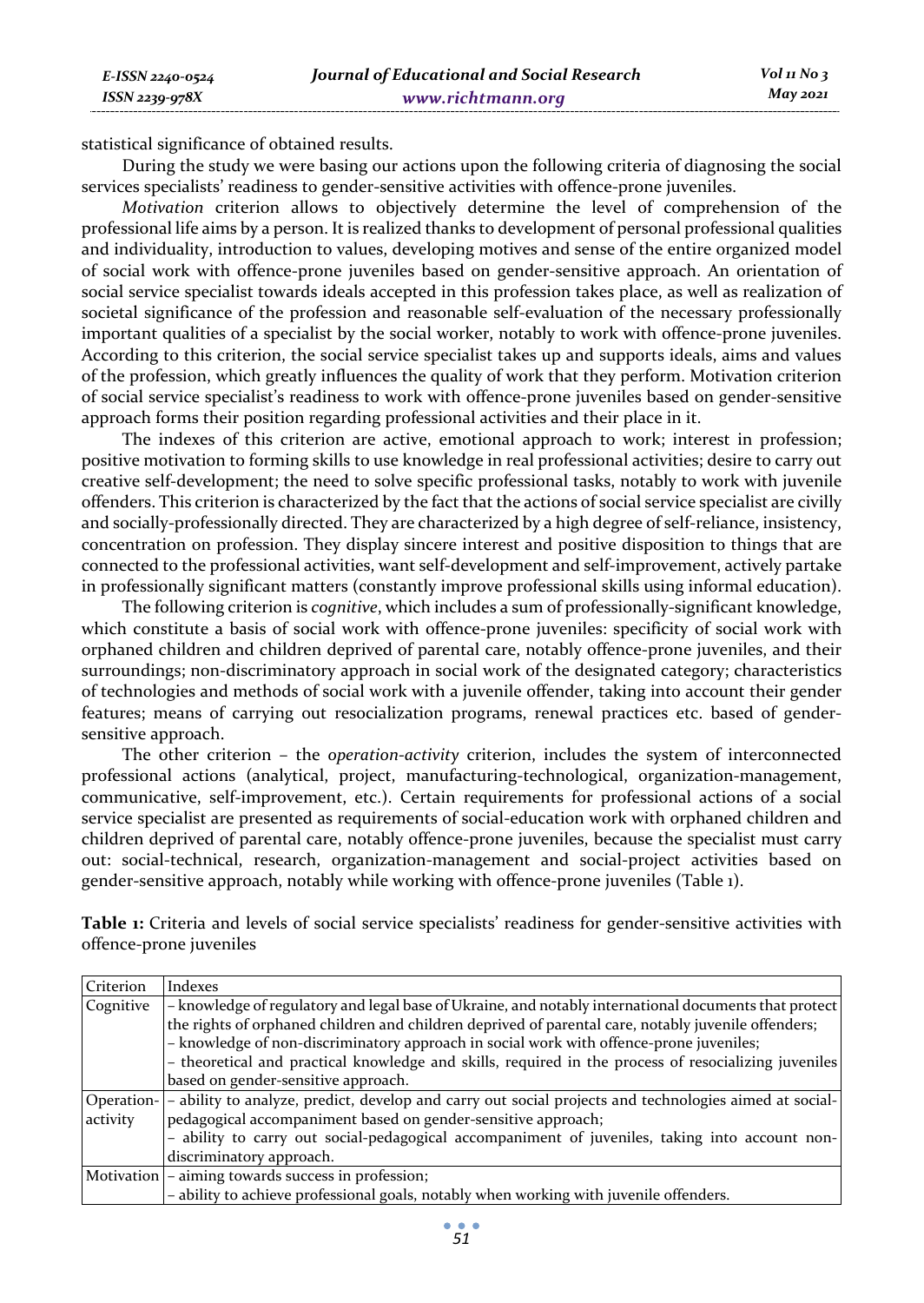Social-pedagogical experiment represents a combination of the following research methods: pedagogical observation; survey; conversation; studying and analyzing documents (job descriptions, curricula, degree courses, and notably regulatory and legal documents related to working with the designated category); expert evaluation.

The degree of definiteness of every index of developed criteria relative to proposed methodologies taken in the aggregate defines the level of social services specialists' readiness to work with offenceprone juveniles. Respectively, three levels of social services workers' readiness to work with offenceprone juveniles were defined: critical, reproductive, productive.

First level is the low one, attributed to those social services specialists that possess general knowledge about the phenomenon of social-pedagogical accompaniment; knowledge about gendersensitive approach, about regulatory and legal documents that regulate the activities of social-pedagogical accompaniment are absent; partial acquaintance with juvenile offenders resocialization methods; no knowledge of psychological and pedagogical qualities of juvenile offenders; reproductive activities when working with juvenile offenders only after repeated information reception; unclear understanding of the means of carrying out social work with juvenile offenders, taking into account gender features.

Second level is the medium readiness level of social services specialists' readiness relevant to the standard operating knowledge. The knowledge of social work with juveniles are partially formed: acquainted with definition and characteristics of the concept, knows functions and methods of working with juvenile offenders, reasons for deviant behavior. The notions of methods of working with offenceprone juveniles are present; acquainted with regulatory and legal acts that regulate the activities of social services; can carry out social-pedagogical work to resocialize juvenile offenders (preventive conversation etc.), analyze and predict, develop social projects and technologies based on gendersensitive approach; mastered organization and management work; abilities to carry out, analyze and also to make predictions and develop social projects and technologies regarding carrying out the socialpedagogical work are formed; mastery of organization-management and administrative work attributed to social services, organizations and establishments based on non-discriminatory approach.

Third level is the high one, defined by the level of adaptation and modeling. The social service specialist have mastered the information about juvenile resocialization: knows the reasons of emergence of deviant behavior, psychological traits of juvenile offenders, gender features of a client; freely operates the conceptual and categorical framework in the social-pedagogical work field; knows methods and stages of juveniles offenders resocialization; can formulate the aim of social-pedagogical accompaniment. Knows regulatory and legal acts and their contents; mastered the technology of carrying social-pedagogical accompaniment of offence-prone juveniles (list of subject actions), the ability to carry out diagnostics and evaluation of risks and needs of juvenile offenders, non-verbal means of communication, ability to interpret regulatory and legal acts based on gender-sensitive approach; uses non-discriminatory approach when carrying out resocialization during social-pedagogical accompaniment of orphaned children and children deprived of parental care, notably offence-prone juveniles.

## **4. Analysis of Results and Discussions**

The research aimed at revealing the level of social services specialists' readiness for gender-sensitive activities with offence-prone juveniles and analysis of results of defined diagnostics by three defined criteria (motivation, cognitive and operation-activity) and indexes.

At the beginning of studying diagnostics of social services specialists' readiness for gender-sensitive activities with offence-prone juveniles a self-evaluation of respondents' knowledge in the field of corresponding social-pedagogical and regulatory-law concepts. When analyzing the obtained data, we focused our attention on a quite low self-evaluation of respondents, among which none have defined their level of knowledge as productive, 54.8% of respondents questioned consider it reproductive, while 26.7% consider it critical and 18.5% of respondents have not defined the answer. Self-evaluation of respondents' knowledge in the field of corresponding social-pedagogical and regulatory-law concepts regarding the work with offence-prone juveniles based on gender-sensitive approach is presented on fig. 1.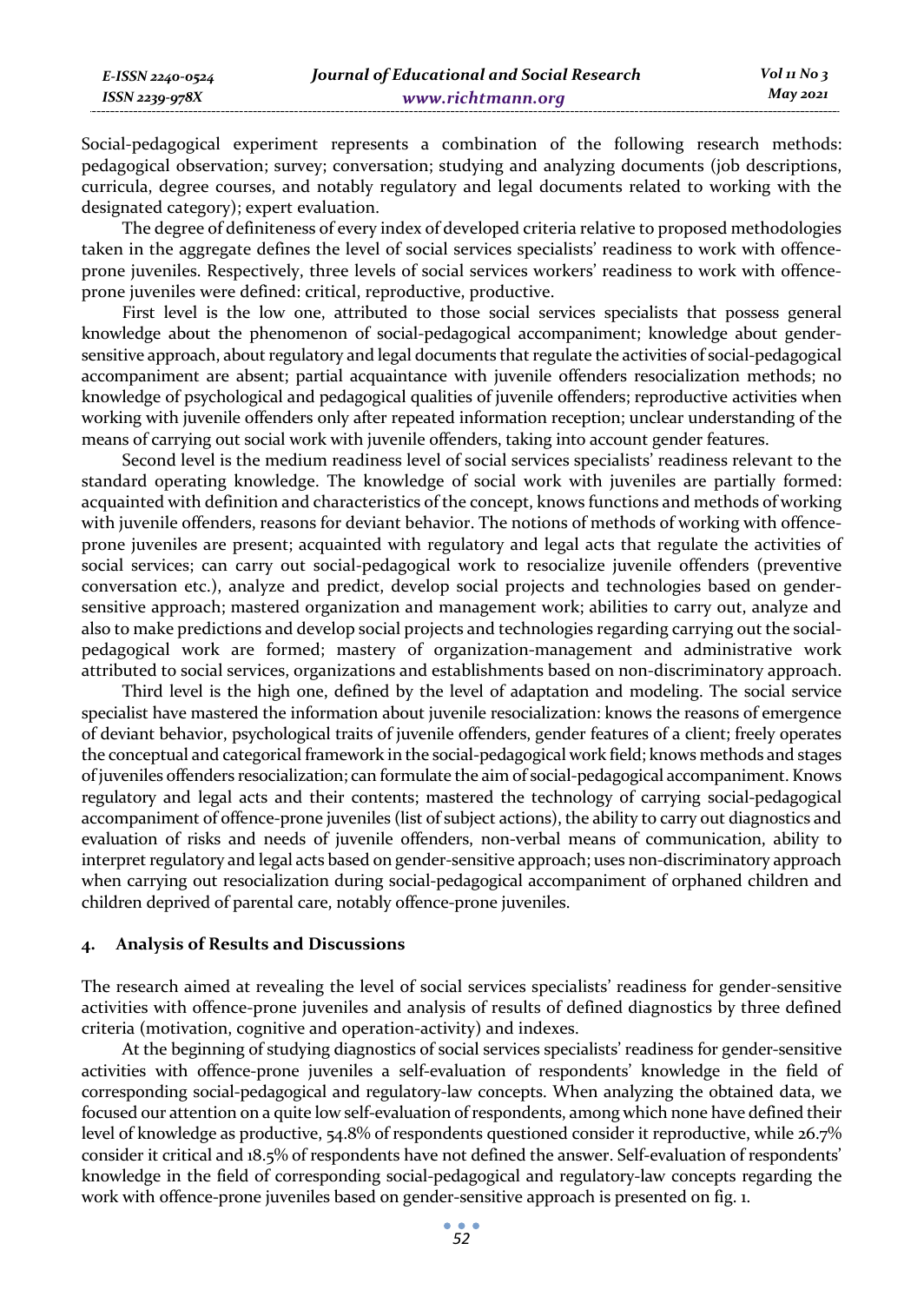

**Fig.1** Self-evaluation of respondents' knowledge in the field of corresponding social-pedagogical and regulatory-law concepts

The first criterion for evaluation of knowledge of social services specialists and master's students was motivation. When moving focus to studying the motivation criterion of social services specialists' readiness for gender-sensitive activities with offence-prone juveniles, it is reasonable to use these methodologies: revealing motivation and achievement, proposed by A. Mekhrabian, for the first index (aiming towards success in profession), and methodologies of self-evaluation of professional pedagogical motivation, adapted by M. Fetyskin for the other index (ability to implement professional ideas). The results are provided in Table 2.

**Table 2:** Diagnostics of the social services specialists' level of readiness for gender-sensitive activities with offence-prone juveniles by motivation criterion

|                                                                                               | Levels                                         |               |          |      |                 |      |  |
|-----------------------------------------------------------------------------------------------|------------------------------------------------|---------------|----------|------|-----------------|------|--|
| Groups                                                                                        | Low                                            |               | Medium   |      | High            |      |  |
|                                                                                               | Ouantity                                       | $\frac{0}{0}$ | Ouantity | $\%$ | <b>Ouantity</b> | $\%$ |  |
|                                                                                               | Index 1 - aiming towards success in profession |               |          |      |                 |      |  |
| FG                                                                                            | 52                                             | 49.6          |          | 42.6 |                 | 7.8  |  |
| SG                                                                                            | 49                                             | 49            | 42       | 42   |                 |      |  |
| Index 2 - ability to achieve professional goals, notably when working with juvenile offenders |                                                |               |          |      |                 |      |  |
| FG                                                                                            | 45                                             | 43.5          |          | 50.4 |                 | 6.1  |  |
| SG                                                                                            | 42                                             | 42            | 48       | 48   | 10              | 10   |  |

According to testing results, we have obtained social services specialists' level of readiness for gendersensitive activities with offence-prone juveniles by motivation criterion, which is reflected on fig. 2.



**Fig. 2.** Diagnostics of the social services specialists' level of readiness for gender-sensitive activities with offence-prone juveniles by motivation criterion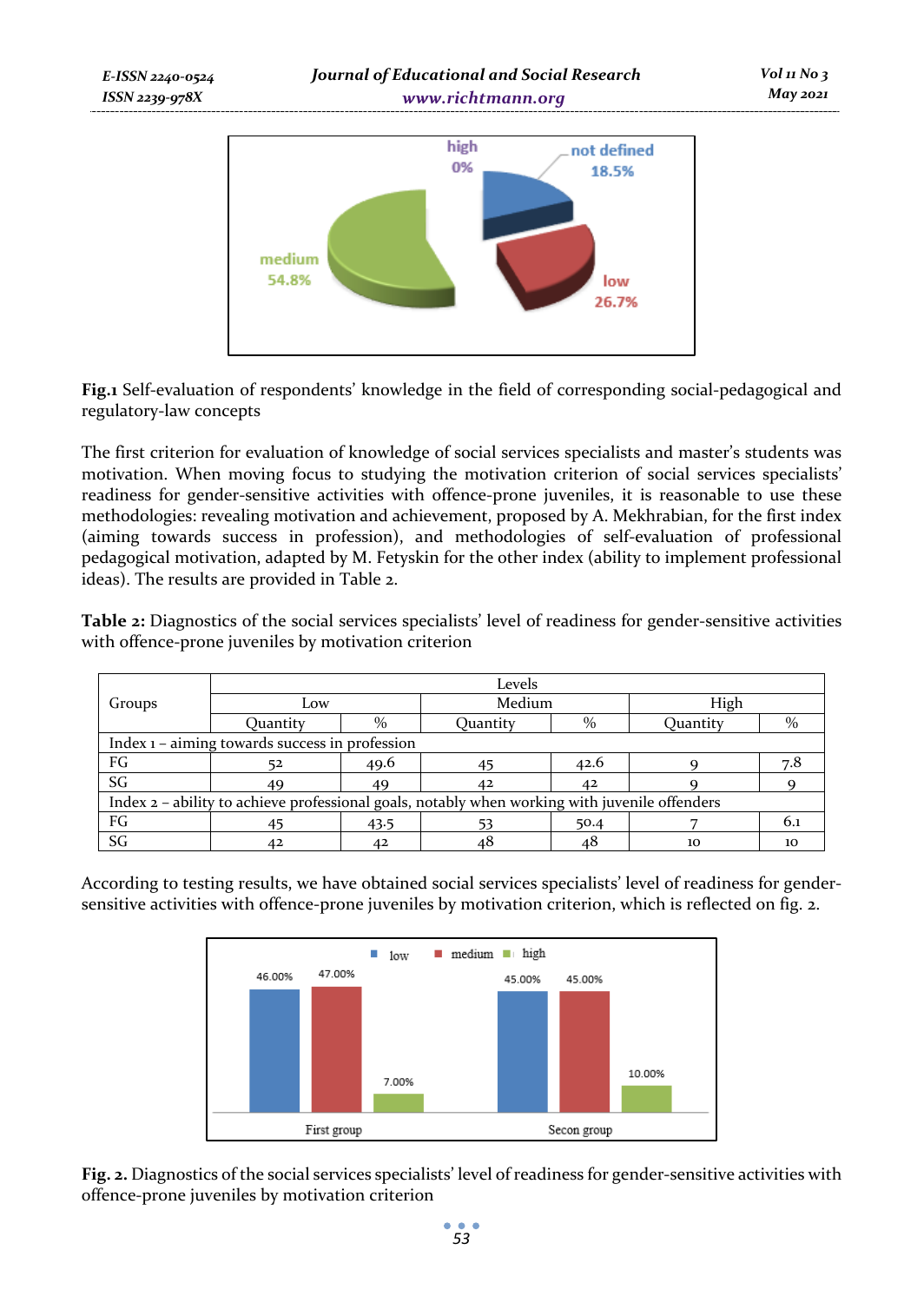| E-ISSN 2240-0524 | Journal of Educational and Social Research | Vol 11 No 3 |
|------------------|--------------------------------------------|-------------|
| ISSN 2239-978X   | www.richtmann.org                          | May 2021    |

After analyzing the generalized data by motivation criterion of social services specialists' readiness for gender-sensitive activities with offence-prone juveniles, we state that most respondents possess low motivation for self-improvement, realization of their profession's societal significance, reasonable selfevaluation of the necessary professionally important qualities for work with offence-prone juveniles based on gender-sensitive approach (low level of the SC –  $45\%$  and in the FG –  $46\%$ , medium level of the SC – 45% and in the FG – 47%, high level index of the SC – 10% and in the FG –  $7\%$ ).

When switching to definition of the cognitive criterion of social services specialists' readiness for gender-sensitive activities with offence-prone juveniles, we used the test tasks we developed, which helped with defining the level of knowledge that are related to main instances of social work with orphaned children and children deprived of parental care, notably offence-prone juveniles, taking into account gender features, non-discriminatory practices and changes in the regulatory and legal base of Ukraine. Results are presented in Table 3 and Fig. 3.

**Table 3:** Diagnostics of the social services specialists' level of readiness for gender-sensitive activities with offence-prone juveniles by cognitive criterion

|                                                                                                                    | Levels                                                                                                |      |                                                                                                                |               |          |      |  |
|--------------------------------------------------------------------------------------------------------------------|-------------------------------------------------------------------------------------------------------|------|----------------------------------------------------------------------------------------------------------------|---------------|----------|------|--|
| Groups                                                                                                             | Low                                                                                                   |      | Medium                                                                                                         |               | High     |      |  |
|                                                                                                                    | Quantity                                                                                              | $\%$ | <b>Ouantity</b>                                                                                                | $\frac{0}{0}$ | Ouantity | $\%$ |  |
|                                                                                                                    |                                                                                                       |      | Index 1 – knowledge of regulatory and legal base of Ukraine, and notably international documents that protect  |               |          |      |  |
|                                                                                                                    |                                                                                                       |      | the rights of orphaned children and children deprived of parental care, notably juvenile offenders, which were |               |          |      |  |
| ratified by Ukraine                                                                                                |                                                                                                       |      |                                                                                                                |               |          |      |  |
| FG                                                                                                                 | 40                                                                                                    | 39.2 | 46                                                                                                             | 44.3          | 19       | 16.5 |  |
| SG                                                                                                                 | 41                                                                                                    | 41   | 44                                                                                                             | 44            | 15       | 15   |  |
|                                                                                                                    | Index 2 - knowledge regarding non-discriminatory approach in social work with offence-prone juveniles |      |                                                                                                                |               |          |      |  |
| FG                                                                                                                 | 39                                                                                                    | 38.3 | 43                                                                                                             | 41.7          | 23       | 20   |  |
| SG                                                                                                                 | 40                                                                                                    | 40   | 40                                                                                                             | 40            | 20       | 20   |  |
| Index 3 – theoretical and practical knowledge and skills, required in the process of resocializing juveniles based |                                                                                                       |      |                                                                                                                |               |          |      |  |
| on gender-sensitive approach                                                                                       |                                                                                                       |      |                                                                                                                |               |          |      |  |
| FG                                                                                                                 | 36                                                                                                    | 35.7 | 43                                                                                                             | 41.7          | 26       | 22.6 |  |
| SG                                                                                                                 | 40                                                                                                    | 40   | 39                                                                                                             | 39            | 21       | 21   |  |



**Fig. 3** Diagnostics of the social services specialists' level of readiness for gender-sensitive activities with offence-prone juveniles by cognitive criterion

These tests indicate that percent values of indexes of social services specialists' levels of readiness for gender-sensitive activities with offence-prone juveniles by cognitive criterion, by all positions possess mostly identical percent data.

Summarizing the above, we can state that most respondents are on the medium (SG  $41\%$  and FG 42.6%) and low (SG 40% and FG 37.4%) levels and only an insignificant number of questioned respondents possesses a high level (SG 40% and FG 20%).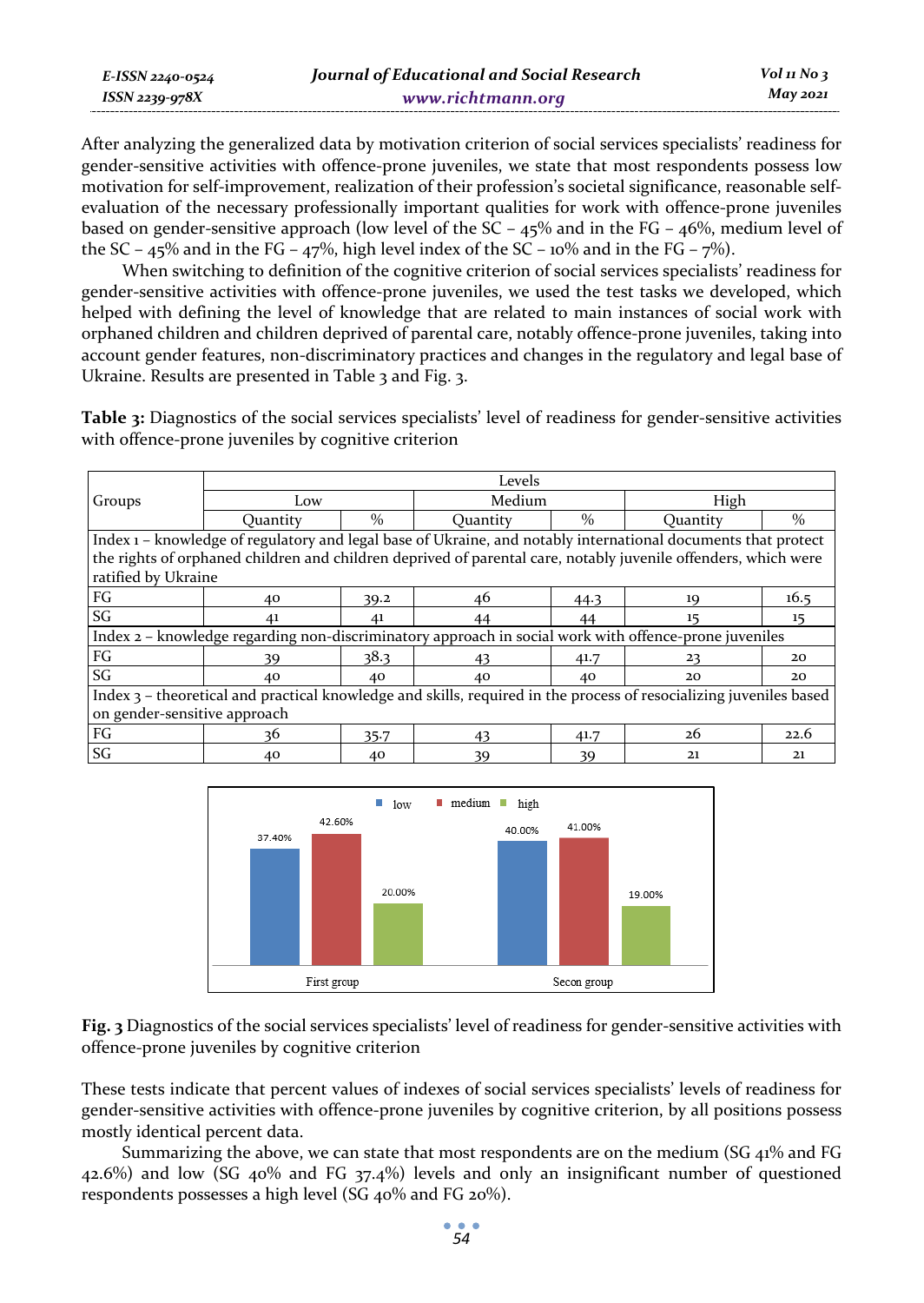| E-ISSN 2240-0524    | Journal of Educational and Social Research | Vol 11 No $\frac{1}{3}$ |
|---------------------|--------------------------------------------|-------------------------|
| $ISSN$ 2239-97 $8X$ | www.richtmann.org                          | May 2021                |

We can state that respondents mostly possess partial knowledge regarding the usage of gendersensitive approach and non-discriminatory practices while working with orphaned children and children deprived of parental care, notably those that are prone to offence. They possess the notions about methods of work, regulatory and legal acts that regulate the activities of social services, they are able to analyze and predict, develop social projects, but not always take into account gender aspects and sometimes display gender stereotypes that negatively impact juvenile's resocialization while doing so.

When switching to analysis of the *operation-activity criterion* of the social services specialists' level of readiness for gender-sensitive activities with offence-prone juveniles, the research shows that most respondents are at the low and medium levels. Results are presented in Table 4 and Fig. 4.

**Table 4:** Diagnostics of the social services specialists' level of readiness for gender-sensitive activities with offence-prone juveniles by operation-activity criterion

|                                                                                                        |                                                                                                                |      | Levels          |      |            |      |  |
|--------------------------------------------------------------------------------------------------------|----------------------------------------------------------------------------------------------------------------|------|-----------------|------|------------|------|--|
| Groups                                                                                                 | Critical                                                                                                       |      | Reproductive    |      | Productive |      |  |
|                                                                                                        | <b>Ouantity</b>                                                                                                | $\%$ | <b>Ouantity</b> | $\%$ | Ouantity   | $\%$ |  |
|                                                                                                        | Index 1 – ability to analyze, predict, develop and carry out social projects and technologies aimed at social- |      |                 |      |            |      |  |
|                                                                                                        | pedagogical accompaniment based on gender-sensitive approach                                                   |      |                 |      |            |      |  |
| FG                                                                                                     | 48                                                                                                             | 46   | 49              | 47   |            |      |  |
| SG                                                                                                     | 49                                                                                                             | 49   |                 | 42   |            |      |  |
| Index 2 – ability to carry out social-pedagogical accompaniment of juveniles, taking into account non- |                                                                                                                |      |                 |      |            |      |  |
| discriminatory approach                                                                                |                                                                                                                |      |                 |      |            |      |  |
| FG                                                                                                     |                                                                                                                | 37.4 |                 | 49.6 |            | 13   |  |
| $\mathbb S \mathbb G$                                                                                  | 40                                                                                                             | 40   | 43              | 43   |            | 17   |  |

Results diagnostics was carried out by the Card for evaluation of formation levels of professional abilities and skills necessary for social services specialists to work with offence-prone juveniles based on gender-sensitive approach, developed by us.



**Fig. 4.** Diagnostics of the social services specialists' level of readiness for gender-sensitive activities with offence-prone juveniles by operation-activity criterion

When analyzing the existing level of social services specialists' readiness for gender-sensitive activities with offence-prone juveniles, we emphasize that the high level is only recorded for the SG 13% and the FG 10.40%, respondents are mostly at the medium (SG 43% and FG 48.7%) and low (SG 44% and FG 40.9 %) levels, which is indicated by a partial ability to carry out, taking into account gender-sensitive approach, social technology, research and social project activities while working with offence-prone juveniles, taking into account their involvement into gender roles.

It is worth noting that the diagnostics of social services specialists' readiness for gender-sensitive activities with offence-prone juveniles is only conditional by every separate criterion, as the readiness components are closely connected.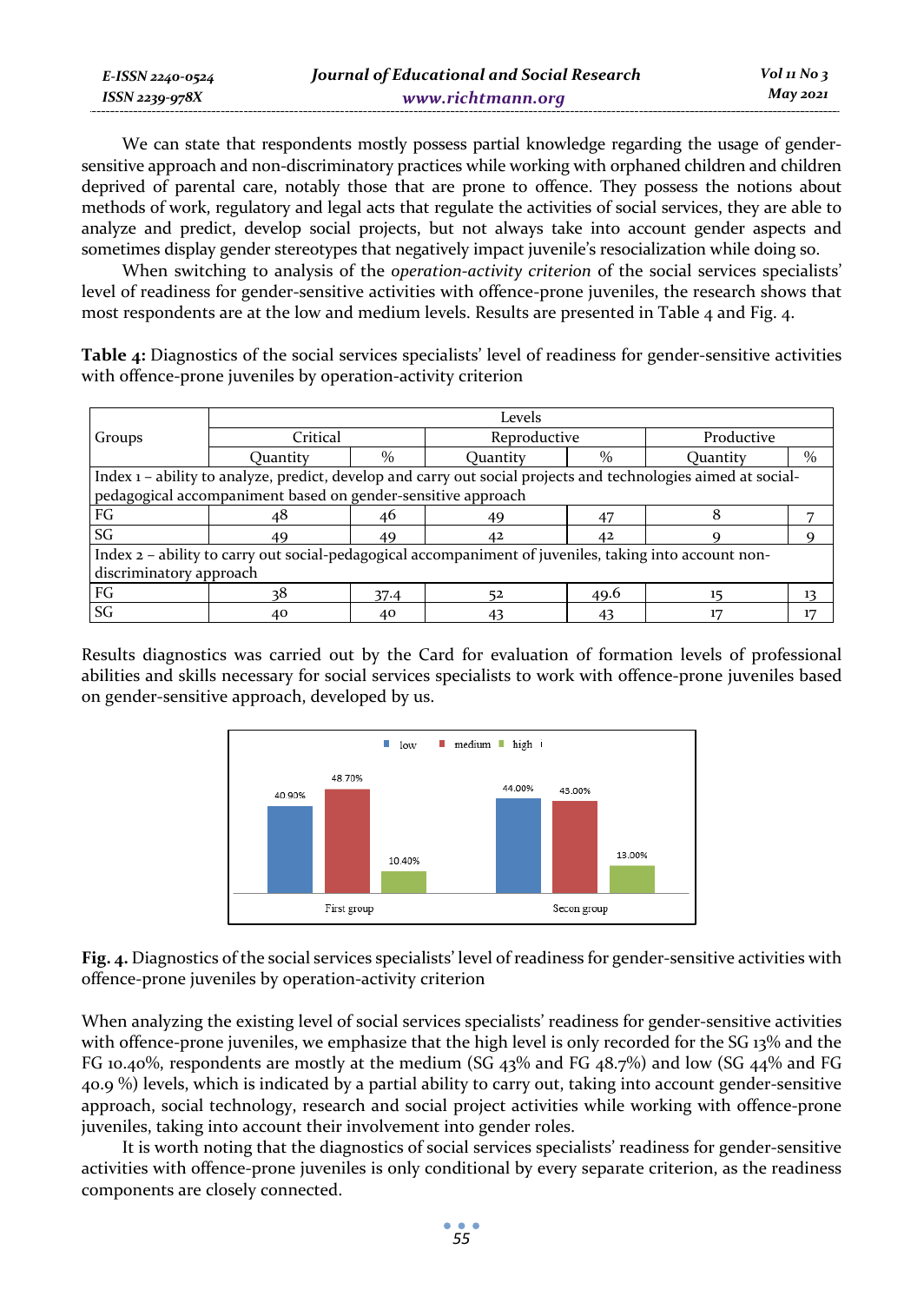To confirm the qualitative analysis, we use quantitative analysis – mathematical statistics. To compare social services specialists' readiness for gender-sensitive activities with offence-prone juveniles in first and second groups, Pearson's chi-squared test  $(\chi^2 \text{ test})$  was used by average indexes of each criterion. A null hypothesis for identity of two sums of diagnostics of social services specialists' level of readiness for gender-sensitive activities with offence-prone juveniles was suggested.

Statistical value of the  $\chi^2$  test was calculated via formula 1:

$$
T_{\text{e}_{\text{MII}}} = \frac{1}{n_1 n_2} \sum_{i=1}^{2} \frac{(n_1 p_{2i} - n_2 p_{1i})^2}{(p_{1i} + p_{2i})},
$$
\n(1)

where:

 $n_1$ ,  $n_2$  are volumes of two samples from two sums;

 $p_{ii}$  is the number of objects of the first sample in i category;

 $p_{2i}$  is the number of objects of the second sample in i category.

At the exact match of empirical and critical frequencies  $\sum (n_1p_{2i} - n_2p_{1i})^2 = o$ . If it does not match, it is necessary to compare the  $\chi^2$  empirical value with its critical value, defined by table [222], taking into account the n degrees of freedom. In this case for significance level  $\alpha$  = 0.05 (meaning reliability 95%, which is generally accepted for pedagogical research) and the number of degrees of freedom  $k = n - 1 = 3 - 1 = 2$  (n is the number of levels: high, sufficient, low by every index), the critical value of  $T_{\text{ta6n}} = 6.$ 

The null hypothesis that makes a provision that the difference between calculated empirical frequencies and mathematical expectation is random in character and there is no difference between them is denied if T<sub>εΜΠ</sub> > T<sub>TAÕ</sub><sub>η</sub> for accepted significance level α. In this case an alternative hypothesis is accepted, meaning division of object into n categories by the state of quality in question is different in two reviewed sums.

In order to cross-reference groups and determine if the groups are approximately equal by all indexes, the  $T_{\text{e}_{\text{ML}}}$  test value was determined using formula (1) for all group combinations between each other. Obtained results are presented in Table 5.

Analysis of data from Table 5 shows that groups satisfy the conditions of non-difference of two sums T<sub>eмп</sub> < T<sub>raбл</sub>. Thus, using Pearson's chi-squared test ( $\chi^2$  test) we have revealed that groups possess similar output data. Calculation results presented in Table 5 show insignificant statistical differences between groups.

 $\chi^2$  do not exceed 1.15, meaning all presented results are less than critical Pearson's value (critical value of  $\chi^2$  at k = 2 for significance level  $\alpha$  = 0.05 is  $T_{\text{ra}6n}$  = 6), which indicates almost identical level of social service specialist's readiness for gender-sensitive activities with offence-prone juveniles.

| Criterion               | Index                                                                                                                                                                                                                                                  | $1_{\text{CMI}}$ | $T_{\mathrm{ra6a}}$ |
|-------------------------|--------------------------------------------------------------------------------------------------------------------------------------------------------------------------------------------------------------------------------------------------------|------------------|---------------------|
| Motivation<br>criterion | Index 1 – aiming towards success in profession                                                                                                                                                                                                         | 0.10             |                     |
|                         | Index 2 - ability to achieve professional goals, notably when working with juvenile offenders                                                                                                                                                          | 1.10             |                     |
|                         | Differentiated indexes by motivation criterion                                                                                                                                                                                                         | 0.65             |                     |
| Cognitive<br>criterion  | Index 1 - knowledge of regulatory and legal base of Ukraine, and notably international documents that<br>protect the rights of orphaned children and children deprived of parental care, notably juvenile<br>offenders, which were ratified by Ukraine | 0.13             |                     |
|                         | Index 2 - knowledge regarding non-discriminatory approach in social work with offence-prone juveniles                                                                                                                                                  | 0.08             |                     |
|                         | Index 3 – theoretical and practical knowledge and skills, required in the process of resocializing juveniles<br>based on gender-sensitive approach                                                                                                     | 0.43             | 6                   |
|                         | Differentiated indexes by cognitive criterion                                                                                                                                                                                                          | 0.15             |                     |
| Operation-              | Index 1 - ability to analyze, predict, develop and carry out social projects and technologies aimed at<br>social-pedagogical accompaniment                                                                                                             | 0.67             |                     |
| activity<br>criterion   | Index 2 - ability to carry out social-pedagogical accompaniment of juveniles that were exonerated with<br>probation, taking into account non-discriminatory approach                                                                                   | 1.15             |                     |
|                         | Differentiated indexes by operation-activity criterion                                                                                                                                                                                                 | 0.80             |                     |

**Table 5:** Group study by Pearson's chi-squared test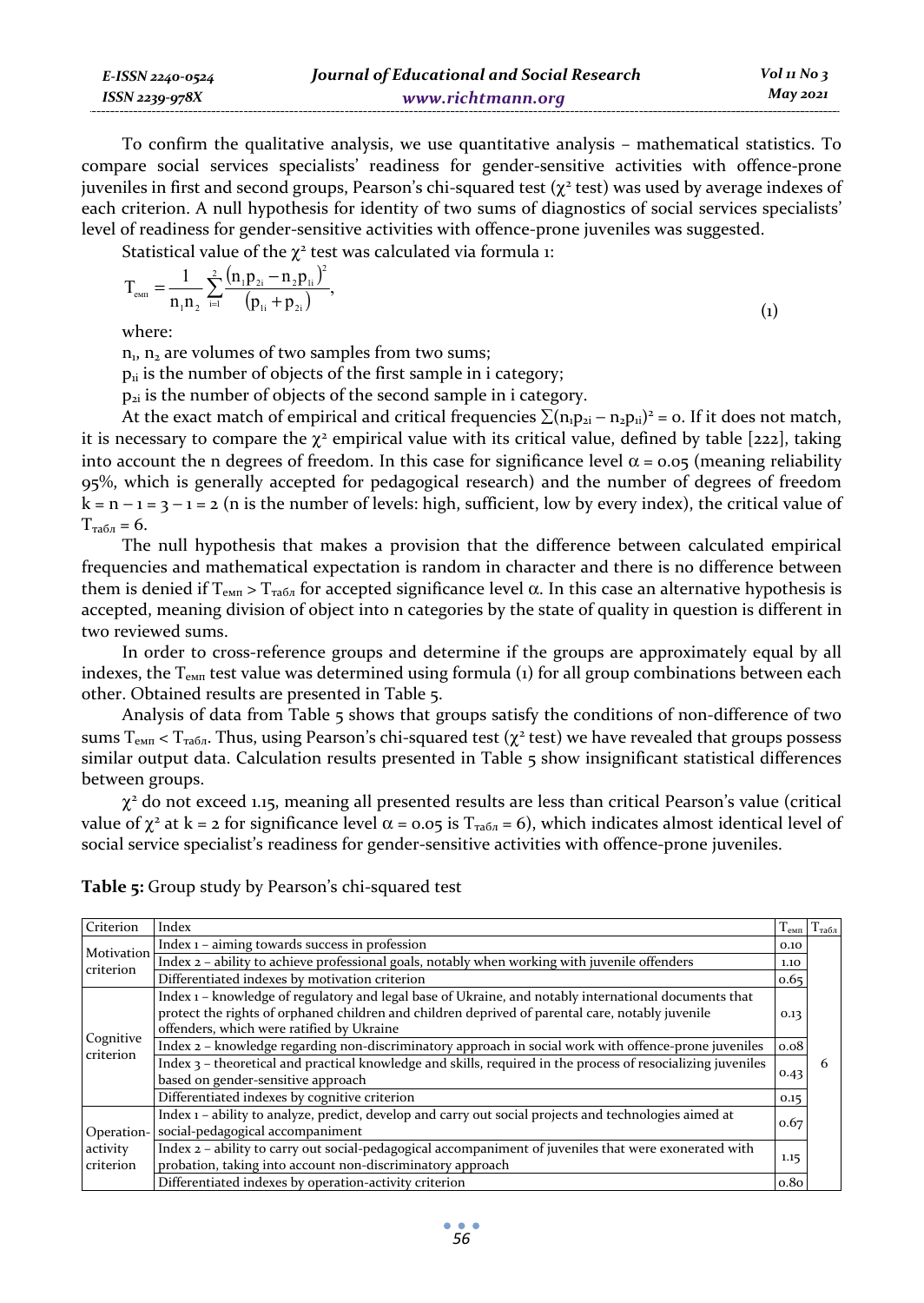*E-ISSN 2240-0524 ISSN 2239-978X*

It is worth noting that the actual state of social services specialists' readiness for gender-sensitive activities with offence-prone juveniles is at the low and medium levels.

We will point out that the ones who possess a high level of social services specialists' readiness for gender-sensitive activities with offence-prone juveniles are respondents with consciously positive attitude towards professional activities, personal drive to implement the principles of carrying out social-pedagogical accompaniment, taking into account the non-discrimination approach, orientation towards creating the success situation for every juvenile offender under probation programs and registered in the Children Safeguarding Team, high level of interest and professional motivation for usage specific social technologies during resocialization of juveniles, comprehensive knowledge of Ukraine's regulatory and legal base for enforcing the rights of juveniles, mastery of conceptual and definitive framework for the corresponding issues, ability to self-evaluate and professionally selfdevelop.

The medium level of social service specialists' readiness for gender-sensitive activities with offence-prone juveniles incorporates respondents with knowledge of standard operation, which formed partial knowledge about social-pedagogical accompaniment: social service specialist is acquainted with the definition and characteristics of the concept, knows the functions and methods of working with orphaned children and children deprived of parental care, notably offence-prone juveniles, based on gender-sensitive approach, reasons for deviant behavior, poorly formed abilities to carry out and analyze, as well as predict and develop social projects and technologies regarding carrying out social-pedagogical accompaniment, has an idea about methods of working with juvenile offenders, indirectly familiar with regulatory and legal acts that govern the activities of social services specialists based on gender-sensitive approach.

The low level of social service specialists' readiness for gender-sensitive activities with offenceprone juveniles incorporates respondents with no personal drive to implement the juvenile offenders resocialization principles, they possess unclear understanding of means to carry out social-pedagogical accompaniment based on gender-sensitive approach, general knowledge about the phenomenon of social-pedagogical accompaniment; no knowledge about regulatory and legal documents that regulate the activities of social-pedagogical accompaniment, taking into account non-discriminatory approach; partial knowledge of juvenile offenders resocialization methods; lack of knowledge about psychological and pedagogical traits of orphaned children and children deprived of parental care, notably offenceprone juveniles.

The diagnostic research we performed had shown that respondents do not have a formed need for self-development of professional qualities to work with offence-prone juveniles based on gendersensitive approach.

Keeping that in mind, it is worth emphasizing that on some specialists are ready to carry out social-pedagogical accompaniment of juveniles based on gender-sensitive approach and strive to constantly grow as professionals and develop professional qualities.

Lastly, we can track the path of performing the research tasks of the study:

- 1) defined criteria and indexes (motivation aiming towards success in the profession and ability to implement professional aims, notably to work with juvenile offenders; cognitive – knowledge of regulatory and legal framework of Ukraine, notably international documents that protect the rights of orphaned children and children deprived of parental care, notably the juvenile offenders, which were ratified by Ukraine, of non-discriminatory approach to social work with offence-prone juveniles; theoretical and practical knowledge and abilities, which are necessary during resocialization of juveniles based on gender-sensitive approach; operation-activity – ability to analyze, predict, develop and carry out social projects and technologies aimed at social-pedagogical accompaniment, ability to carry out socialpedagogical accompaniment of juveniles that were exonerated with probation, taking into account non-discriminatory approach);
- 2) levels (high, medium, low);
- 3) selected diagnostic methodologies for levels of social services specialists' readiness for gender-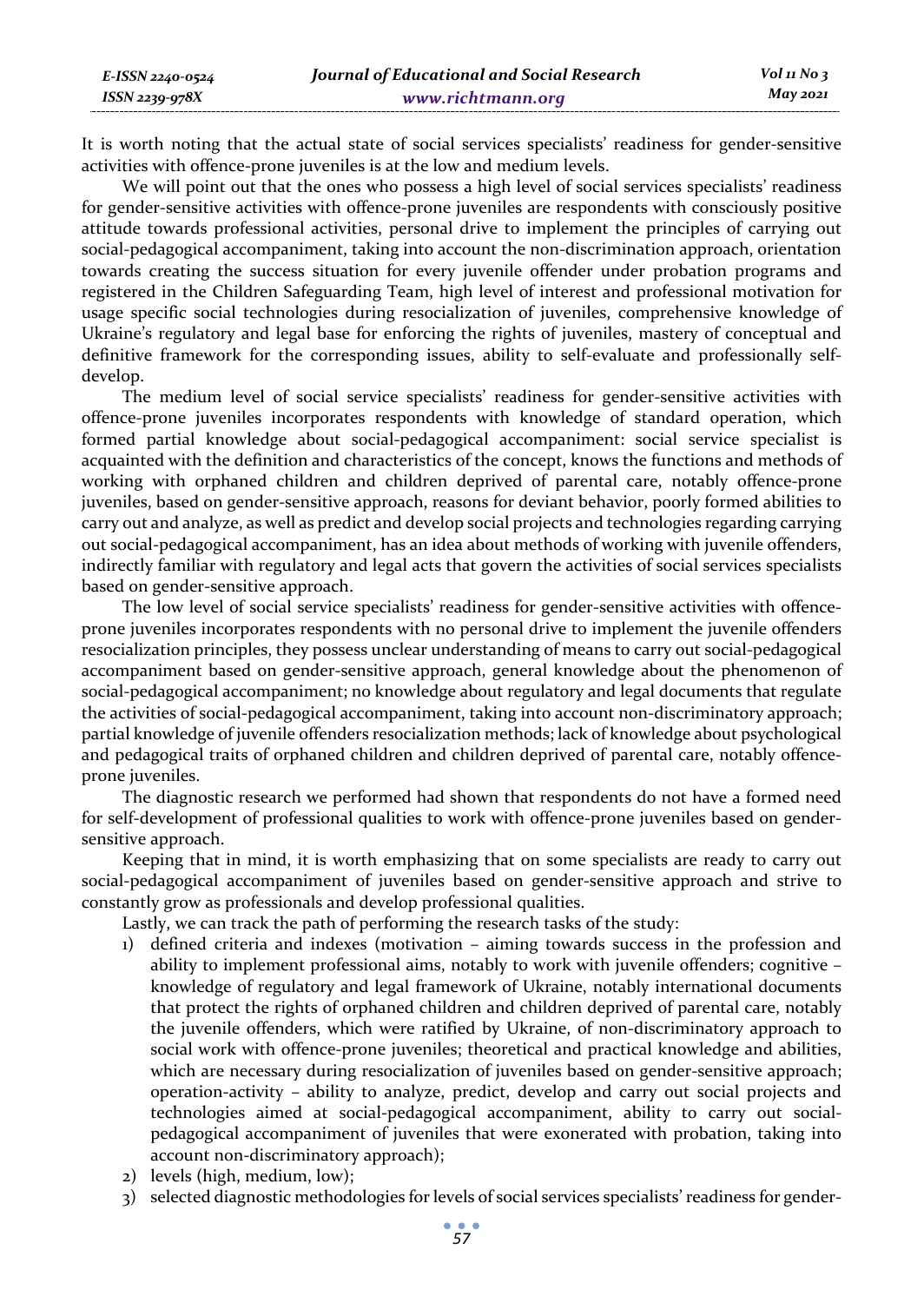sensitive activities with offence-prone juveniles: A. Mekhbarian's methodology for evaluating the achievement motivation and methodology for self-evaluation of professional pedagogical motivation (adapted by M. Fetyskin); "Methodology for diagnosing the social services specialists' level of readiness to work with juvenile offenders based on gender-sensitive approach" questionnaire (proprietary).

- 4) defined a selective sum of the study participants;
- 5) carried out diagnostics of levels of social services specialists' readiness for gender-sensitive activities with offence-prone juveniles;
- 6) collected and analyzed data that indicate insufficient level of social services specialists' readiness for gender-sensitive activities with offence-prone juveniles.

# **5. Conclusions and Prospects for Further Scientific Research**

In general, the diagnostics of social services specialists' level of readiness for gender-sensitive activities with offence-prone juveniles that was conducted by the defined criteria shows mostly average and low level of the corresponding reading by virtually all indexes. In our opinion, the main reasons for this are, firstly, that master's students and social services specialists lack familiarity with the issues of gender, notably with gender stereotypes regarding resocialization of offence-prone juveniles; secondly, as proven by the conducted diagnostics, social services specialists predominantly possess a cognitive approach to professional activities that results in low level of practical and methodological readiness to work with offence-prone juveniles based on gender-sensitive approach. Orientating on the obtained results, we have determined that training of social services specialists for gender-sensitive activities should take place not only during studies in the higher education institution, but also continue in nonformal structure, throughout the entire life.

That is why further studies will be dedicated to theoretical justification and development of social-pedagogical conditions to train social services specialists to work with offence-prone juveniles based on gender-sensitive approach.

## **References**

- Anholenko, V. (2018). *Preparation of future works of social sphere for the implementation of socio-pedagogical support of minors released from serving a sentence with probation*. PhD thesis. Slavyansk: SU «DSPU».
- Kravchenko, A. (2020). *Professional challenges of a social worker in the field of forming a culture of safety of young professionals in the context of building a society of gender equality.* VIII Inter-university scientific-practical seminar Topical issues of social work in the current state of development of Ukrainian society, November 10, 2020, Kharkiv
- Maksimovska, N. (2015). *Theoretical and Methodical Bases of Social and Pedagogical Activity with Student's Youth in the Field of Leisure*. Doctor's thesis. Luhansk: KhNAC.
- Mohylka, O., Kazus, V., Shebardina, A., Voskresenska, O. (2018). *Making police officers allies in HIV prevention for adolescents using drugs in Kharkiv, Ukraine.* 22nd International AIDS Conference (AIDS 2018). Amsterdam, Netherlands 23-27 July 2018. [Online] Available: http://programme.aids2018.org/Abstract/Abstract/5646
- Mohylka, O., Tkachenko, M. (2020). *Informal education of specialists working with at-risk teenagers at the facility of the «Сompass» day center of the kharkiv charity foundation «Вlago»*. Kharkiv: «ScienceRise: Pedagogical Education». S. 17-23
- Rasskazova, O. (2014). *Theory and Practice of Pupils' Sociality Development in Terms of the Inclusive Education*. Luhansk: KhNAC.
- Sulimenko, O. (2020). *Technology of gender-sensitive approach of social service workers.* Regional scientific-practical conference «Formation of creative personality in the education system and social environment: modern challenges and innovations», April 22, 2020, Kharkiv
- Tarasenko, N. (2013). *Formation of a healthy way of life of teenagers by means of social street work. .* PhD thesis. Slavyansk: SU «DSPU».